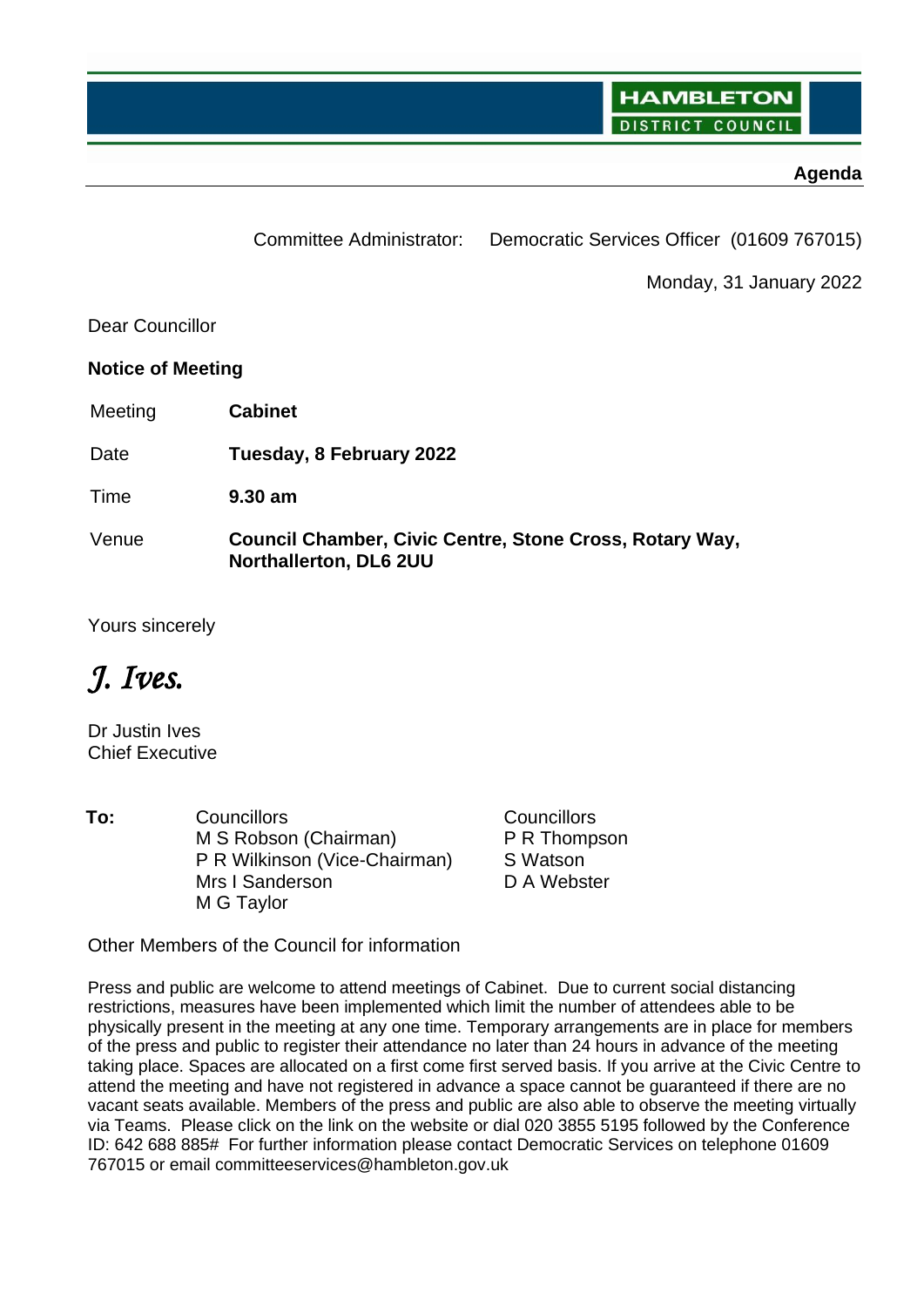# **Agenda**

1. Minutes

To confirm the decisions of the meeting held on 11 January 2022 (CA.46 - CA.48), previously circulated.

2. Apologies for Absence

## **Resources Management**

3. 2021/22 Q3 Capital Monitoring and Treasury Management Report 1 - 12

This report provides the Quarter 3 update at 31 December 2021 on the progress of the capital programme 2021/22 and the treasury management position. A full schedule of the capital programme 2021/22 is attached at Annex A of the report, together with the relevant update on progress of each scheme.

In accepting the recommendations, Cabinet will approve and recommend to Council the net decrease of £5,831,357 in the capital programme to £20,981,083 and all expenditure movements as detailed in Annex A of the report.

# **Relevant Ward(s): All Wards**

4. 2021/22 Q3 Revenue Monitoring Report 13 - 18

This report provides an update on the revenue budget position of the Council at the end of December 2021. The Quarter 3 monitoring for the Capital Programme and Treasury Management position is contained in a separate report on this Cabinet agenda. The report also highlights the impact of COVID-19 on the financial position of the Council.

In accepting the recommendations, Cabinet will approve and recommend to Council that the budget remains at £10,351,080 as detailed in paragraph 3.3 of the report for 2021/22 and that Cabinet approves that £188,890 of the Quarter 3 underspend is transferred to the Local Government Reorganisation Reserve as detailed in paragraph 3.3 of the report.

## **Relevant Ward(s): All Wards**

5. 2022/23 Capital Programme Budget, Treasury Management Strategy Statement and Prudential Indicators 19 - 64

The draft 4 Year Capital Programme has been published on the 7 December and this report finalises the 4 Year Capital Programme covering the financial years 2022/23 to 2025/26, the 2022/23 Capital Programme and the Treasury Management Strategy Statement; including the Minimum Revenue Provision policy statement and Annual Investment Strategy.

**Page No**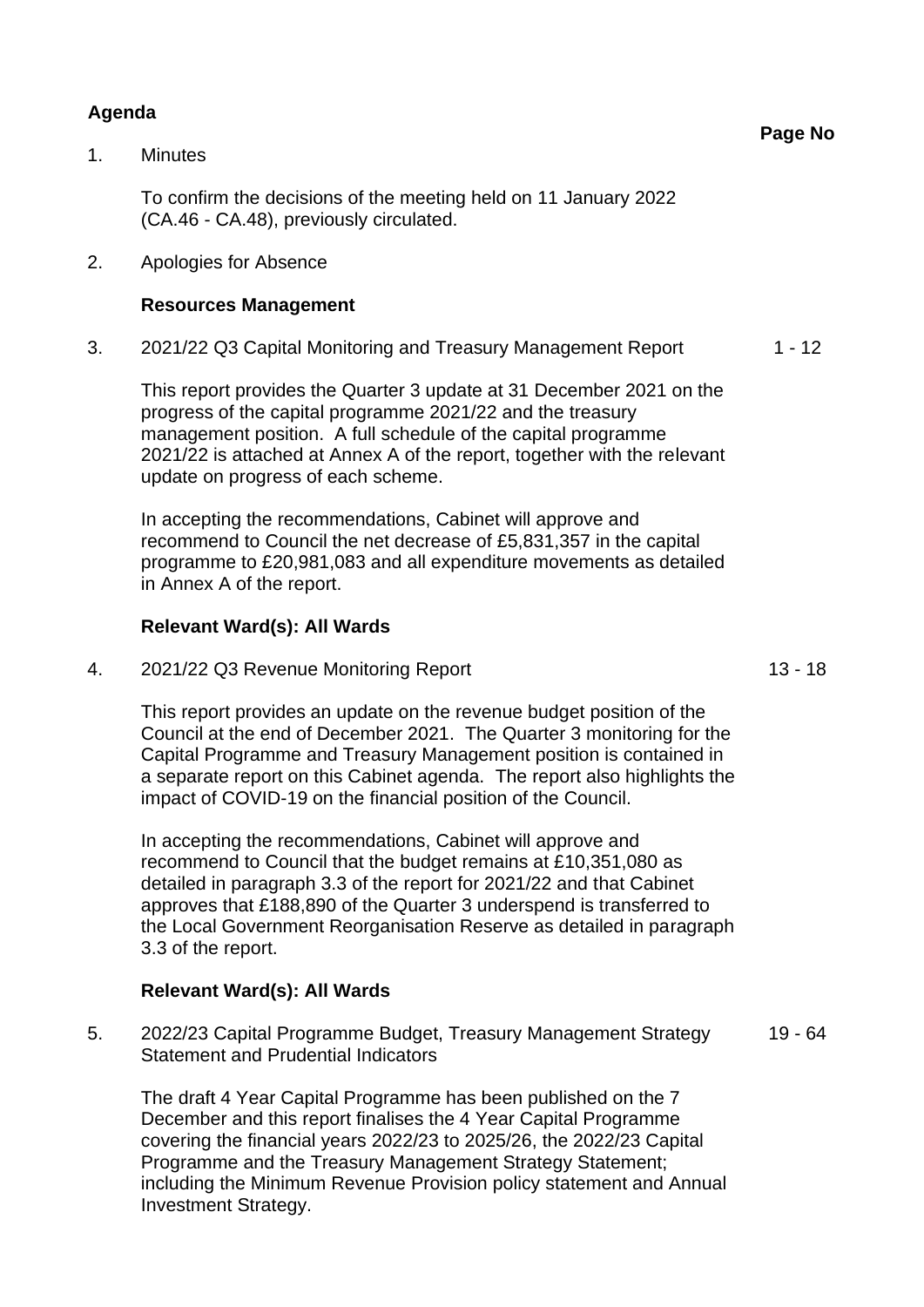In accepting the recommendations Cabinet will approve and recommend to Council that the 4 Year Capital Programme 2022/23 to 2025/26 at £22,102,903 be approved, as detailed in paragraph 2.4 and attached at Annex A of the report; the Capital Programme 2022/23 at £2,374,420 detailed in Annex B of the report be approved for implementation; the Treasury Management Strategy attached at Annex C of the report be approved; the Minimum Revenue Provision Policy Statement attached in the body of the Treasury Management Strategy Statement Annex C of the report be approved; the Prudential and Treasury Indicators attached at Annex C if the report in the body of the Treasury Management Strategy Statement be approved; the Treasury Management Scheme of Delegation at Annex D of th report be approved; and the Treasury Management role of the S151 Officer attached at Annex E of the report be approved.

## **Relevant Ward(s): All Wards**

6. Capital Strategy 2022/23 65 - 88

The purpose of the capital strategy is to give a clear and concise view of how a local authority determines its priorities for capital investment, sets its risk appetite and decides how much it can afford to borrow. The Chartered Institute of Public Finance and Accountancy (CIPFA) Prudential Code and Treasury Management Code requires local authorities to produce a capital strategy to demonstrate that capital expenditure and investment decisions are taken in line with service objectives and take account of stewardship, value for money, prudence, sustainability and affordability.

In accepting the recommendation, Cabinet will approve and recommend to Council the Capital Strategy 2022/23 attached at Annex A of the report.

#### **Relevant Ward(s): All Wards**

7. Revenue Budget 2022/23 89 - 112

Cabinet on 7 December approved a draft revenue budget for 2022/23 for consultation. This report feeds back the results of the consultation, updates the budget for the local government finance settlement that was announced in late December and proposes a final budget for Council to determine on 22 February 2022.

In accepting the recommendations, Cabinet will approve and recommend to Council adding a further £140,000 to the 2022/23 Make a Difference budget; approve a Net Revenue Budget for 2022/23 of £11,336,370; approve an increase of £5 to set a Council Tax of £119.48 per band D property; and approve the Council Tax Requirement for Hambleton District Council for 2022/23 of £4,529,176.

## **Relevant Ward(s): All Wards**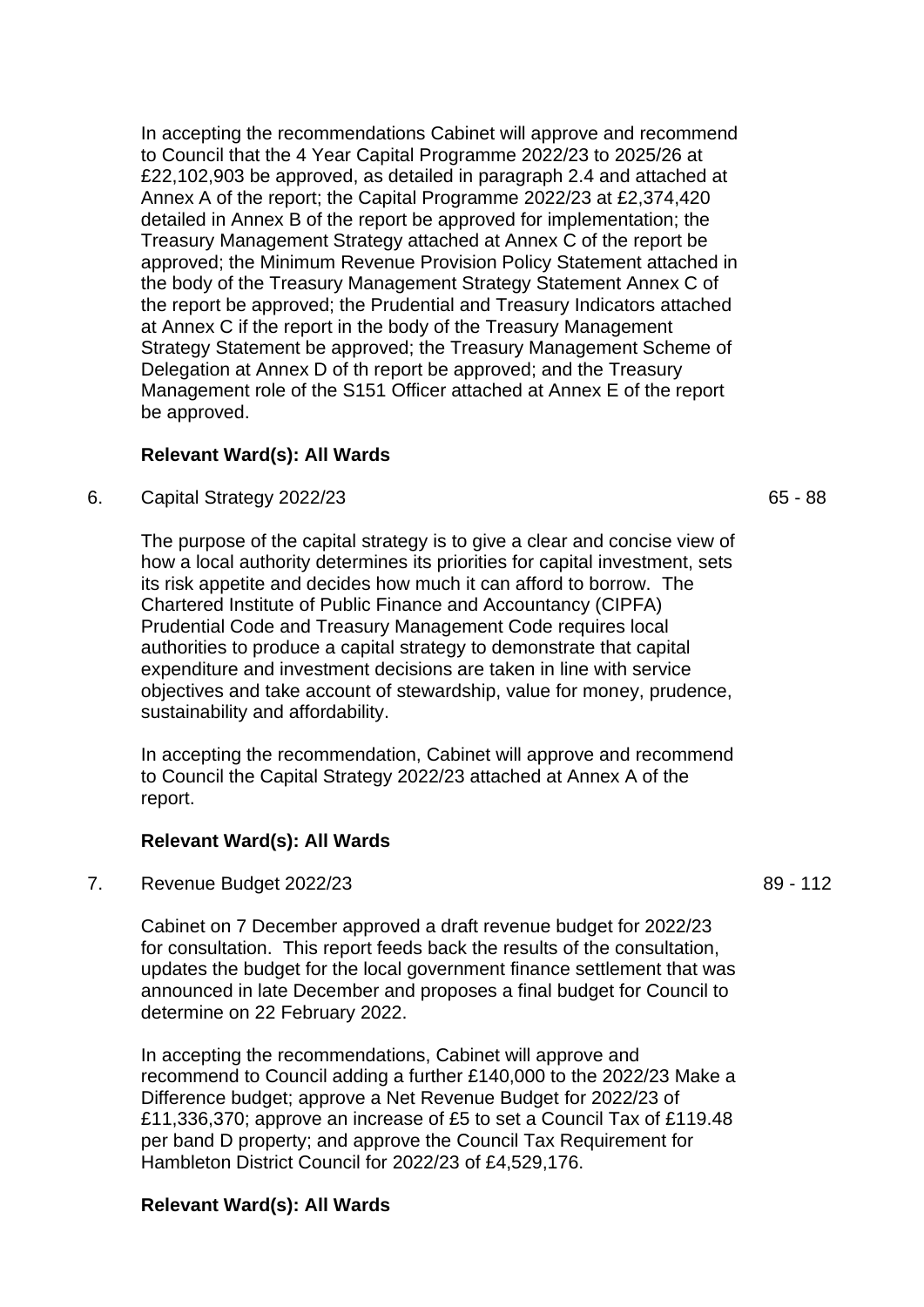#### 8. Business Rates Relief 113 - 114

Three business rate relief schemes have been proposed by the Government. The purpose of this report is to seek endorsement of Cabinet to recommend adoption of each scheme to Council in February 2022.

In accepting the recommendations, Cabinet will approve and recommend to Council that the extension of Transitional Relief and Supporting Small Business Relief for small and medium properties to 31 March 2023 be adopted; the Retail, Hospitality and Leisure Relief Scheme be adopted from 1<sup>st</sup> April 2022; and accept the Covid 19 Additional Relief Fund from 1<sup>st</sup> April 2022 and allocate payments to eligible businesses.

## **Relevant Ward(s): All Wards**

9. Council Tax Reduction Scheme April 2022 115 - 118

The purpose of the report is to recommend to Cabinet and seek approval for the Local Council Tax Reduction Scheme for 2022/23. It will remain on the same basis as in 2021/22 but with the level of qualifying income updated for inflation as at the appropriate date. This scheme will be reviewed in 2022/23 as part of Local Government Review integration work and a North Yorkshire wide scheme will be introduced from 1st April 2023.

In accepting the recommendations, Cabinet will approve and recommend to Council to continue with the current banded Local Council Tax Reduction scheme to protect households who have a low income at a time of high financial uncertainty; and approval of the levels of qualifying income set out in Table 1 within the report.

#### **Relevant Ward(s): All Wards**

#### **Policy Implementation**

10. Hambleton Local Plan adoption 10. Intervention 119 - 212

This report presents the 'Report on the Examination of the Hambleton Local Plan' from the Planning Inspectorate including recommended Main Modifications, and seeks Cabinet and in turn Council's resolution to adopt the Hambleton Local Plan, incorporating the recommended Main Modifications and Additional Modifications, and the accompanying Policies Map.

In accepting the recommendations, Cabinet will approve and recommend to Council that the conclusions of the Inspectors that with the recommended modifications, the Plan satisfies the requirements of Section 20 (5) of the Planning and Compulsory Purchase Act (as amended) and meets the criteria for soundness in the National Planning Policy Framework are noted; the conclusions of the Inspectors that the